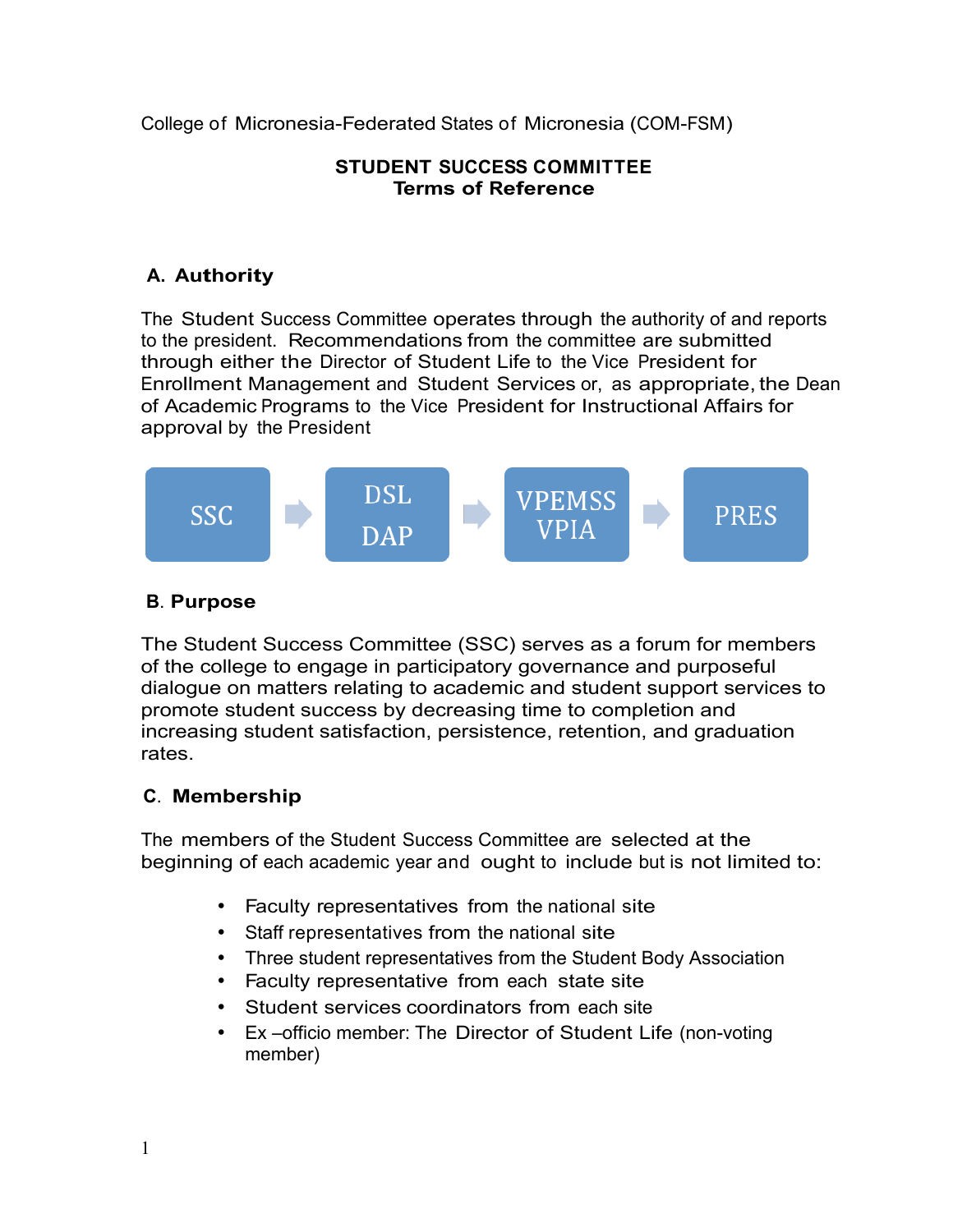Responsibilities of committee members are to:

- carry out committee assignments;
- prepare regularly for and attend committee meetings;
- participate actively in meetings; and
- share information on committee discussions, recommendations and decisions with COM-FSM and gather inputs from their area of representation.

Responsibilities of the ex officio members are to:

- help the committee focus during the year on relevant, important college decisions, processes, plans, priorities, and towards improving institutional effectiveness and student success; and
- serve as a source of historical knowledge, continuity, and expertise on policies and procedures.

## **D**. **Organization**

#### **Officers**

The Student Success Committee shall elect a chairperson, vicechairperson, and secretary. Officers for the upcoming academic year are elected at the first meeting in May. If no meeting occurs in May, then elections are held at the meeting in the month of April. Officers remain as officers-elect until the following August. All officers must attend an August training session upon the conclusion of which the officers are seated.

The responsibilities of the chairperson are to:

- preside over meetings;
- ensure the terms of reference for the committee is met and matters brought before the committee are judiciously addressed;
- prepare and distribute the agenda prior to each meeting;
- ensure committee minutes, reports, and recommendations are completed and appropriately disseminated in a timely manner;
- create a working group to respond to a specific challenge. A working group consists of a subset of the members of the committee and/or members from outside the committee.

The responsibilities of the vice**-**chairperson are to:

- preside over meetings in the absence of the chair and
- assist the chairperson with the above responsibilities.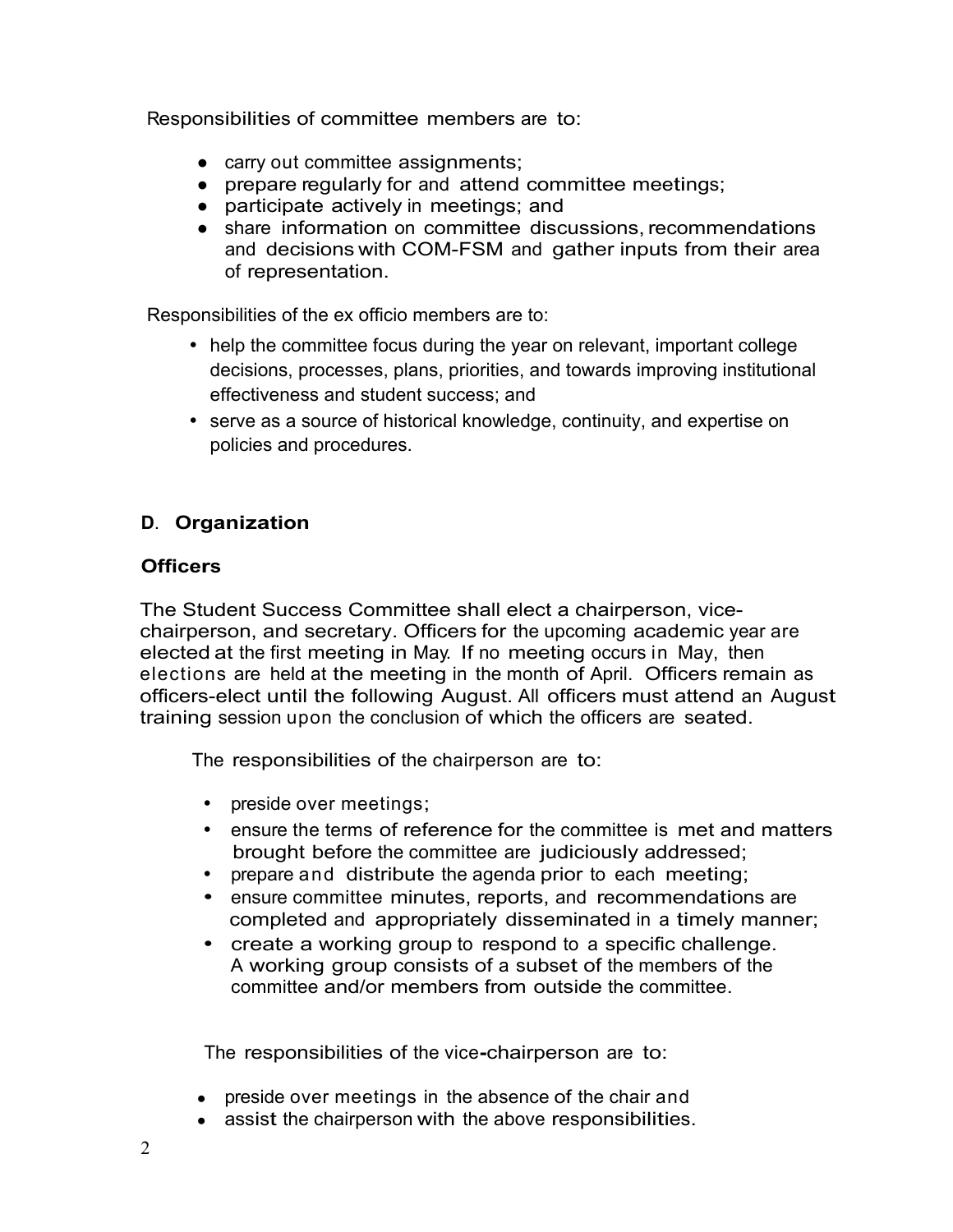• maintain the committee wiki presence or the equivalent electronic arrangements for retaining committee documents

The responsibilities of the secretary are to:

- take and prepare accurate minutes;
- assist the chairperson in preparing the agenda and distribute at least one working day prior to the meeting;
- record attendance of committee members.
- ensure that teleconferencing or equivalent technological arrangements are made for each meeting
- distribute and post the minutes electronically

## **<sup>E</sup>**. **Meetings and Voting**

Meetings are held at least once a month. The schedule is determined at the beginning of each academic term. Meetings may be held face to face or via teleconferences or other communication technologies.

A quorum is formed by presence of at least 25% of voting members of the committee including the chairperson or vice chair.

A simple majority vote of all members is required to act on a motion. Electronic voting may be utilized when necessary. Results of electronic voting are to be documented in the next committee meeting minutes.

If a working group is required, working group meetings shall be held as needed for the duration of the task. The working groups report results to the full committee.

# **<sup>F</sup>**. **Responsibilities**

The responsibilities of the Student Success committee are to:

- draft or revise policies and/or procedures assigned to or identified by the committee relating to student life, counseling, tutoring, and collaborations between instructional, student support, student services, and other units in support of student success.
- review and provide input on all major documents relating to student life, counseling, tutoring, and other areas of student support.
- review and provide input on metrics such as retention and persistence rate, course completion rates, graduation rates, time to